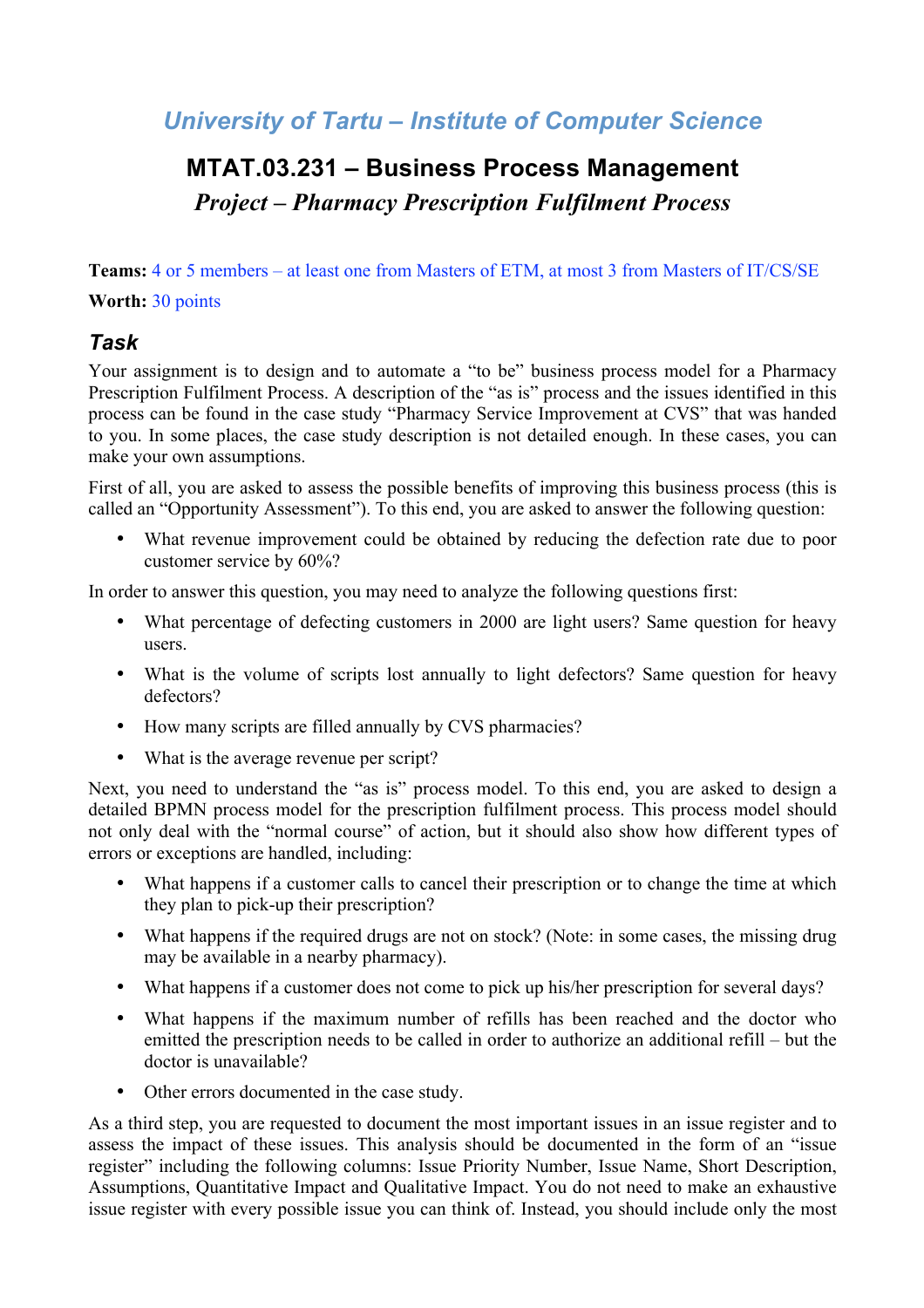"important" issues. For the quantitative impact analysis, you can use the estimates obtained in the opportunity assessment.

Based on the identified issues, you should then design a "to-be" process model and to explain what changes are you proposing and how these changes help to address the issues identified before. When proposing changes, remember that ultimately, the goal is to increase revenue. Improving customer satisfaction is one way to achieve this goal. Other process changes that help to bring in customers into the pharmacy should also be considered.

To give an initial idea of how the to-be process could be automated by means of a new processaware information system, you are requested to implement the to-be process model in YAWL or Bizagi. The process implementation should produce forms allowing staff members in the pharmacy to enter relevant data found in a prescription. A sample prescription form that CVS pharmacies typically receive is shown in Figure 1.

| SAFETY FEATURES ON THIS DOCUMENT INCLUDE: ON FACE - COLORED VOID BACKGROUND - MICROPRINT UNES - ERASURE PROTECTION<br>REVERSE Rx DROPOUT - THERMOCHROMIC INK - ON BACK - ARTIFICIAL WATERMARK - COIN REACTIVE INK |                                                                                                              |
|-------------------------------------------------------------------------------------------------------------------------------------------------------------------------------------------------------------------|--------------------------------------------------------------------------------------------------------------|
| <b>Memorial Hospital</b><br>100 W. Main, Hometown, USA PH: 922-222-2222                                                                                                                                           |                                                                                                              |
| Name                                                                                                                                                                                                              | Date                                                                                                         |
| <b>Address</b>                                                                                                                                                                                                    | DOB/Age                                                                                                      |
| <b>GIVE FULL DIRECTIONS FOR USE</b>                                                                                                                                                                               |                                                                                                              |
| Refills 0-1-2-3-4-5-                                                                                                                                                                                              | Signature of prescriber                                                                                      |
| DEA#<br>Label unless checked here<br>Generic substitution unless checked here                                                                                                                                     | Name (Printed)<br>U.S. Department of Health & Human Services - Public Health Service - Indian Health Service |
| <b>VERFICATION BOX:</b><br>HOLD BETWEEN THUMB AND FOREFINGER OR BREATHE ON IT, COLOR WILL DISAPPEAR, THEN REAPPEAR<br>DURING THE ABSENCE OF COLOR THE WORD SECURE WILL SHOW IN THE WINDOW.                        |                                                                                                              |

**Figure 1. Sample prescription form**

In addition to the relevant prescription data, the process implementation should be able to handle customer data needed for prescription fulfilment, such as telephone number, insurance company and insurance policy number.

The implementation should include roles and a small number of participants for each role.

## **E-Prescriptions**

.

Recently, an e-prescription system was introduced in some states where CVS operates. If a patient has been issued an e-prescription, CVS pharmacy staff can retrieve the details of the prescription from a state-wide e-prescription system by entering the date of birth of the customer and his/her personal identification code (the so-called "social security number" in the U.S.). The details found in an e-prescription are the same as in a paper-based prescription. However, the user of the eprescription system is not obligatory for doctors. We will assume that about 15% of prescriptions served by CVS pharmacies are issued as e-prescriptions.

## **What to Submit**

You should submit by e-mail a report in PDF, MS Word or OpenOffice format, containing the following sections: